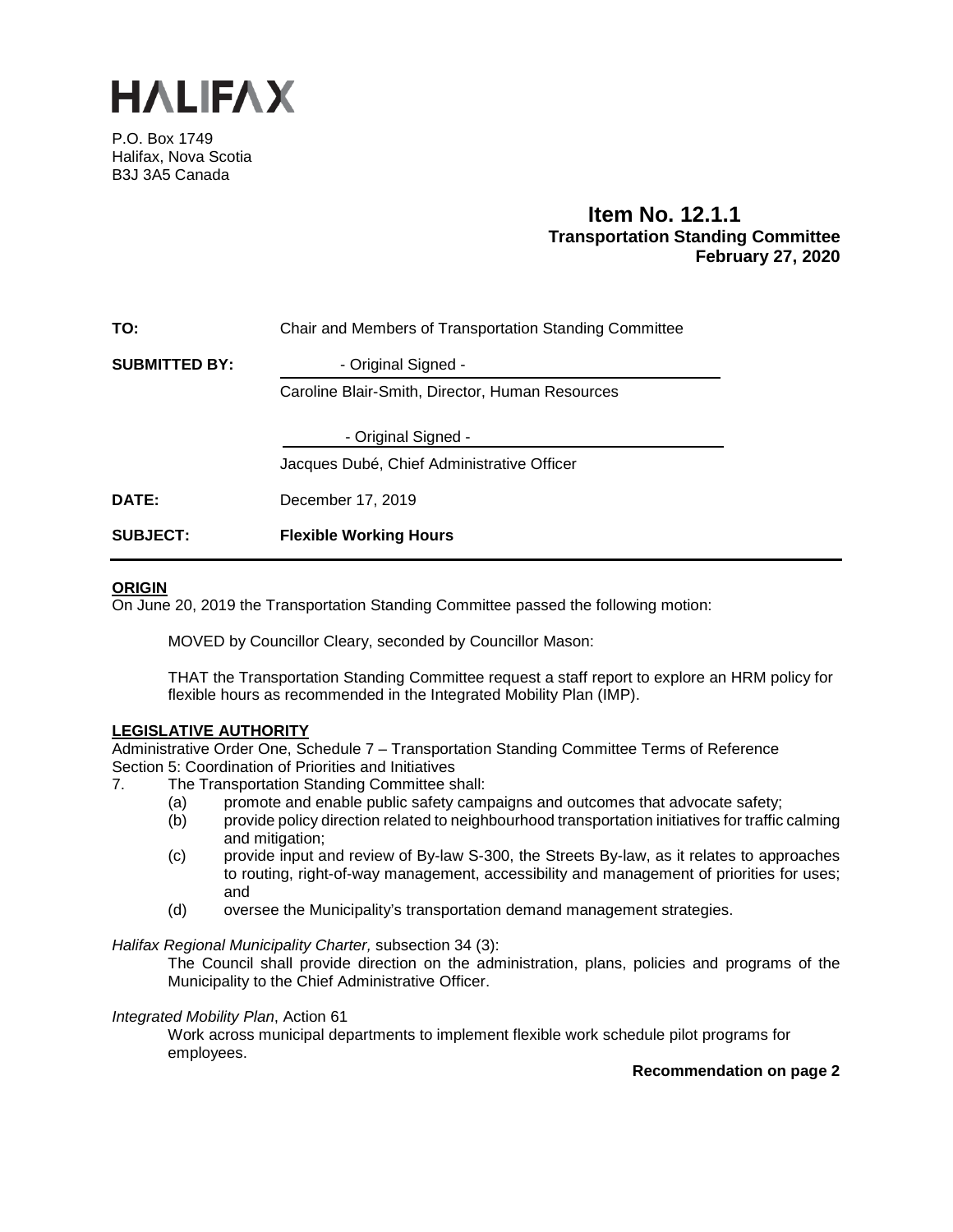## **RECOMMENDATION**

It is recommended that the Transportation Standing Committee recommend that Halifax Regional Council direct the Chief Administrative Officer to promote and encourage the use of the Flexible Work Arrangements Business Practise for all non-union employees as an option for managing congestion and reducing single occupancy vehicle trips in alignment with the Integrated Mobility Plan (IMP).

## **BACKGROUND**

In December 2017, Halifax Regional Council approved the *Integrated Mobility Plan* (IMP) to direct future investment in transportation demand management, transit, active transportation and the roadway network with the goal of diversifying transportation in Halifax to include more active, sustainable, and affordable modes. The IMP stems from municipal policy direction on public transit and transportation, land use and growth centres contained within the *Regional Municipal Planning Strategy*. The IMP is focused on providing a choice of integrated and connected travel options emphasizing public and community-based transit, active transportation, carpooling and other viable alternatives to the single occupant vehicle.

One of the principles of the IMP is managing congestion. Until the recent adoption of the IMP, Halifax historically, like many other cities, has added lanes to existing roadways and built new road connections to try and provide better traffic flow during the morning and evening peak hours. However, this approach was and remains costly due to construction and maintenance costs, and roadways often operate well below capacity for all other hours of the day. Managing congestion, instead, focuses on using multiple tactics to encourage people to choose other travel options or to travel at different times of the day to reduce the demand on the existing road network during the peak hours. Small reductions in peak hour volumes can often have significant reductions in travel time during the peak hour commutes. One of the ways that peak hour traffic can be spread out to reduce demand and help to manage congestion is by shifting hours or location of work for employees. The IMP directs staff to "work across municipal departments to implement flexible work schedule pilot programs for employees" (Action 61).

## **DISCUSSION**

The Municipality currently has a Flexible Work Arrangements Business Practice for Non-Union Employees (Attachment A) and an Earned Day Off (EDO) Business Practice for Non-Union Employees (Attachment B). Additionally, some individual business units and divisions already have flex time/location and EDO arrangements in place. Halifax Transit, Transportation and Public Works, and Finance have internal EDO policies for both non-union and NSUPE employees. There are also individual teams throughout business units that work adjusted hours (7:00 – 3:00) for the specific purpose of avoiding traffic congestion and some managers/supervisors provide working from home options. Teams within Halifax Transit, ICT, and Corporate and Customer Services have been piloting work from home programs for the past year. While the Municipality has had a flexible work arrangement business practice in place since 1999, it is not used consistently across all business units where such arrangements may be possible. Often the primary barrier to flexible work arrangements is a managerial approach that relies on observable daily work habits for employee evaluation, as opposed to the quality and timeliness of outcomes and deliverables. Directing the CAO to support and encourage flexible work arrangements may increase managers' comfort level for considering flexible work options for their teams and strengthen the cultural change required for implementation to be successful. Encouraging the use of flexible arrangements may include internal communication that directs employees to the Flexible Work Arrangements Business Practice and provides information as to how flexing work time and locations can be used as a traffic mitigation strategy, a system for tracking how many employees are utilizing this strategy, and the development of tools for managers and employees to assist in implementing flexible work arrangements.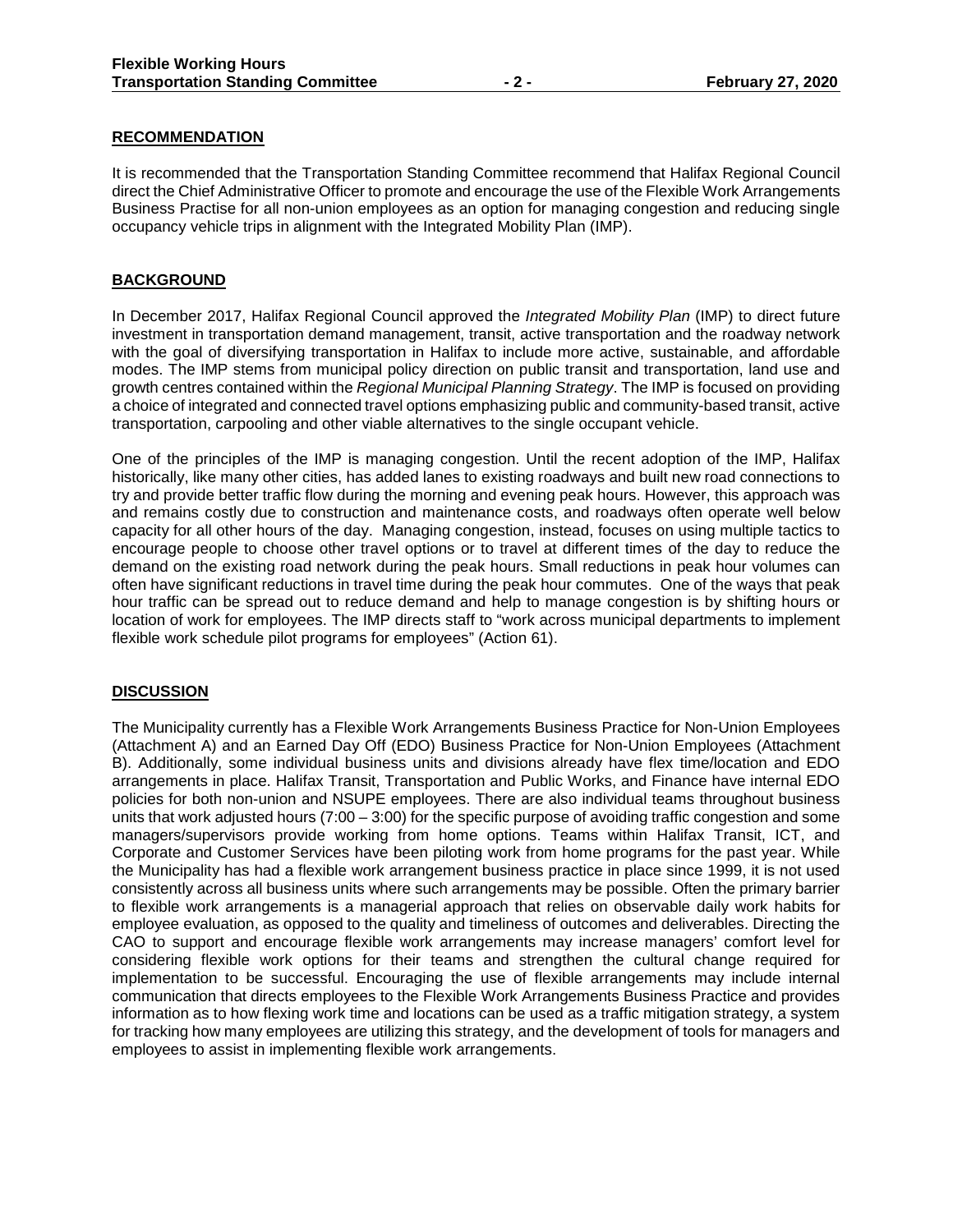Flexible work times can be an effective transportation demand management strategy where employers allow employees to shift their start and end times each day. Introducing flexible work times has been shown to increase transit ridership by allowing employees to better align their travel times to transit schedules. It also reduces demand on the road network for those employees driving to work by allowing them to travel outside of peak hours. In addition to flexible work times, teleworking (also referred to as flexible work location or "working from home") and Compressed Work Weeks (also referred to as "Earned Days Off") can be used effectively as a strategy for managing transportation demand by reducing overall trips in single occupancy vehicles.

As recommended by the IMP, employer's support for flexible work times and teleworking can provide an effective management strategy for the current and future levels of demand on Halifax's road network and promote more sustainable modes of transportation. Public and private sector employers across Canada promote flexible work arrangements, including the cities of Hamilton, Edmonton, Winnipeg and Vancouver. Flexible work arrangements, policies and programs have a co-benefit of supporting employee health and wellbeing, contributing to higher levels of productivity and reducing vehicle kilometers traveled by commuters. More locally, this strategy was employed by DND to address the traffic congestion and reduced capacity created by The Big Lift project on the MacDonald Bridge. Local organizations, such as the Nova Scotia Health Authority and the Government of Nova Scotia, have adopted policies or guidelines to support flexible work times and locations.

While flexible arrangements will not work for all employees, it can be a valuable strategy for "anchored" employees who work primarily at a personal computer during regular business hours. Employees who work shifts determined by their collective agreement (ex. police officers and transit operators) already have schedules that meet the objectives of flexible work arrangements as these employees travel to and from work during non-peak traffic times and have days off between shifts to address personal and family obligations. The organizational work required to implement flexible work arrangements is relatively low but can greatly reduce the number of employees who drive alone to work, or the number of kilometers that they drive each week and the space needed for employee parking. Supporting the strategic use of flexible work arrangements for municipal employees would allow Halifax to lead by example in promoting this strategy to other employers within the municipality.

#### **FINANCIAL IMPLICATIONS**

There is no cost to flex work times. Work is expected to run and function as usual with only changes to start and end times.

#### **RISK CONSIDERATION**

There are no significant risks associated with the recommendations in this Report. The risks considered rate Low.

#### **COMMUNITY ENGAGEMENT**

N/A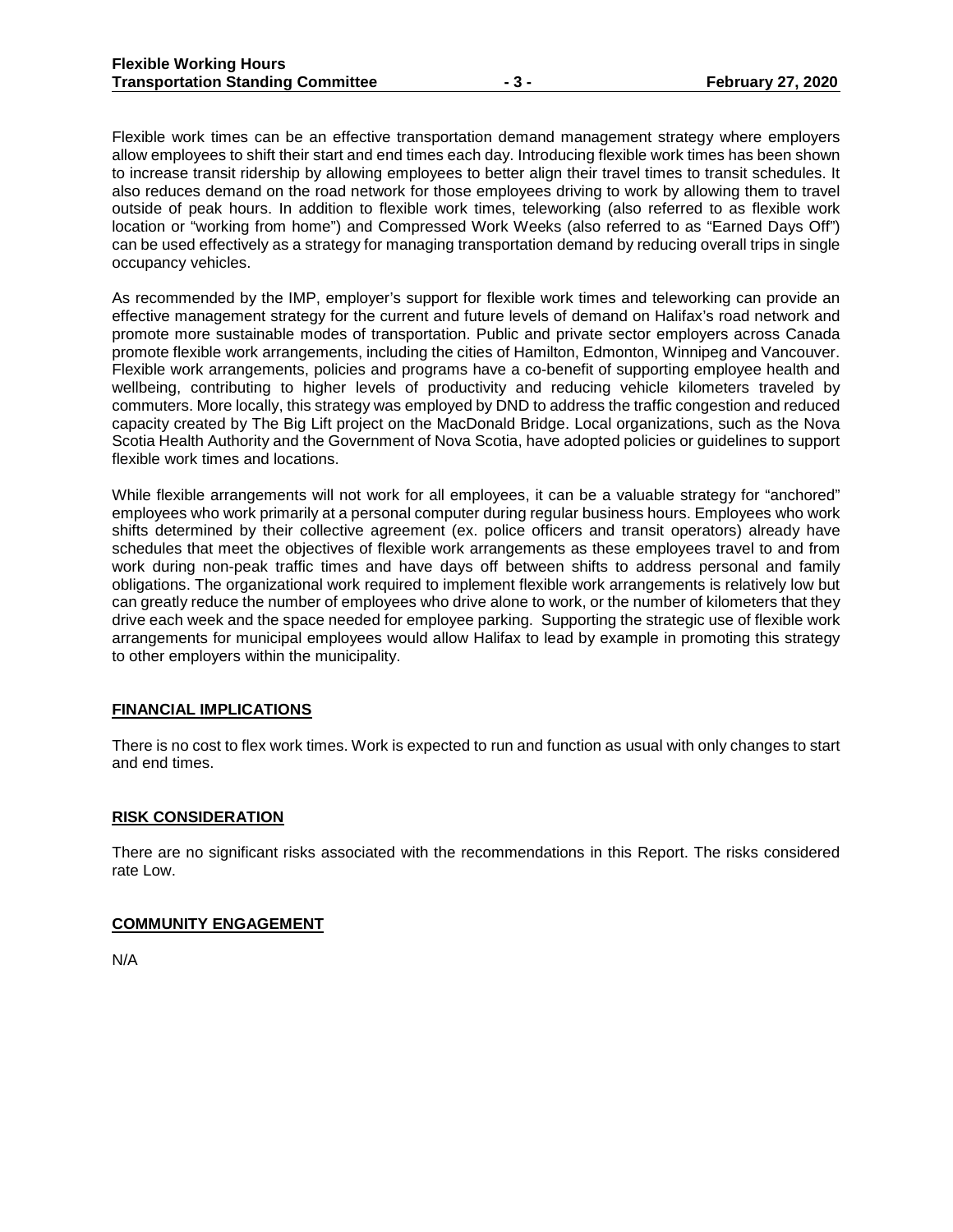## **ENVIRONMENTAL IMPLICATIONS**

Currently, 27% of the greenhouse gas emissions in Nova Scotia come from the transportation sector, the second-largest contributor after energy production. Of that 27%, over half of the emissions come from passenger and light duty vehicles used for commuting and other personal trips. With the number of jobs in Halifax expected to increase by 42,000 over the next 15 years, the demand on our road network is expected to increase as well. Without the proper interventions, this will likely result in increased congestion into the Regional Centre and increased time spent idling in traffic, resulting in higher emissions and poorer air quality.

## **ALTERNATIVES**

The Transportation Standing Committee could choose not to recommend that Halifax Regional Council direct the CAO to promote and encourage Flexible Work Arrangements. This is not advisable as Flexible Work Arrangements and Transportation Demand Management are key elements of the Integrated Mobility Plan.

## **ATTACHMENTS**

Attachment A: Flexible Work Arrangements Business Practice Attachment B: EDO (Earned Day Off) Business Practice

A copy of this report can be obtained online a[t halifax.ca](http://www.halifax.ca/) or by contacting the Office of the Municipal Clerk at 902.490.4210.

Report Prepared by: Tatjana Zatezalo, Human Resources Manager, Organizational Development, Health & Safety, 902.490.3686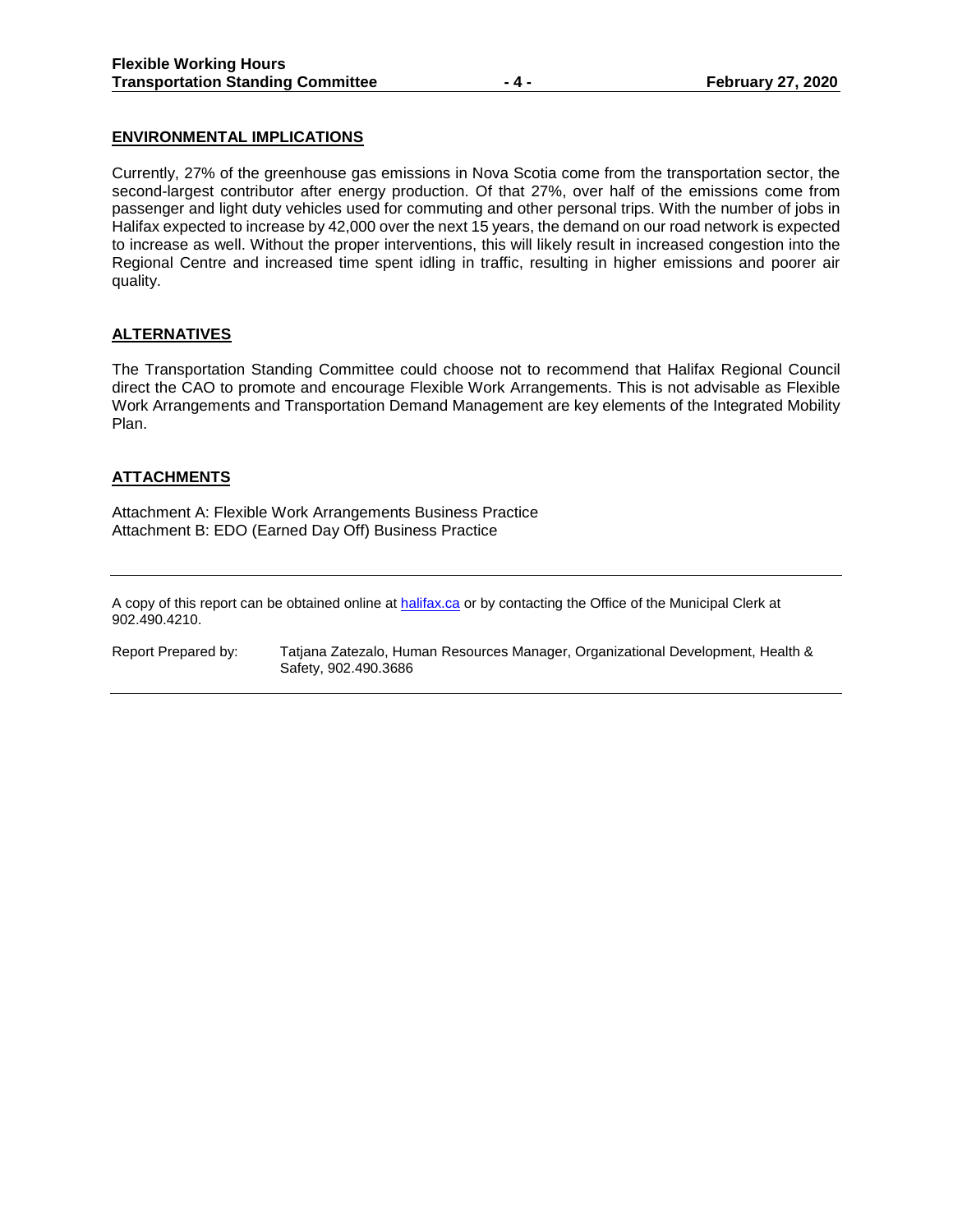# **Flexible Work Arrangements**

| <b>Original Implementation</b><br>Date    |      | Approved by |  |
|-------------------------------------------|------|-------------|--|
| Date of Last Revision                     | 1999 | Approved by |  |
| <b>Effective Date of Last</b><br>Revision |      | Approved by |  |

# **1 - Business Practice Name**

Flexible Work Arrangements

# **2 - Scope**

This applies to all non-union HRM employees.

# **3 - Procedures**

An employee or a group of employees who are interested in a flexible work arrangement may submit a proposal to their manager outlining the proposed flex arrangement and identifying the benefits to the individual(s) and the organization.

Flex work hours ("flextime") may include adjusted daily start/end times, compressed work week or other "earned time off" arrangements, adjustments to the scheduling of lunch breaks or shifts, job sharing or other part-time arrangements.

Flex workplace ("flex place") may include working from home, or some other site apart from the usual work location, providing such arrangements provide the employee with full access to the tools and facilities required to perform the work safely and effectively.

Managers are encouraged to make every reasonable effort to accommodate employees' request for flexible work arrangements, taking into consideration the need to meet operational requirements. Consideration must be given to the impact on group insurance and pension when flexible work arrangements affect earnings (for example, job sharing). A flexible work arrangement may be approved on a trial basis, subject to review or modification after a specified period of time.

# **4 - Contact**

HR Business Partners, Human Resources

# **5 - Related Policies and Practices**

Job Sharing Earned Day Off (EDO)



Human Resources | Flexible Work Arrangements Policy Last Update: April 30, 2018 1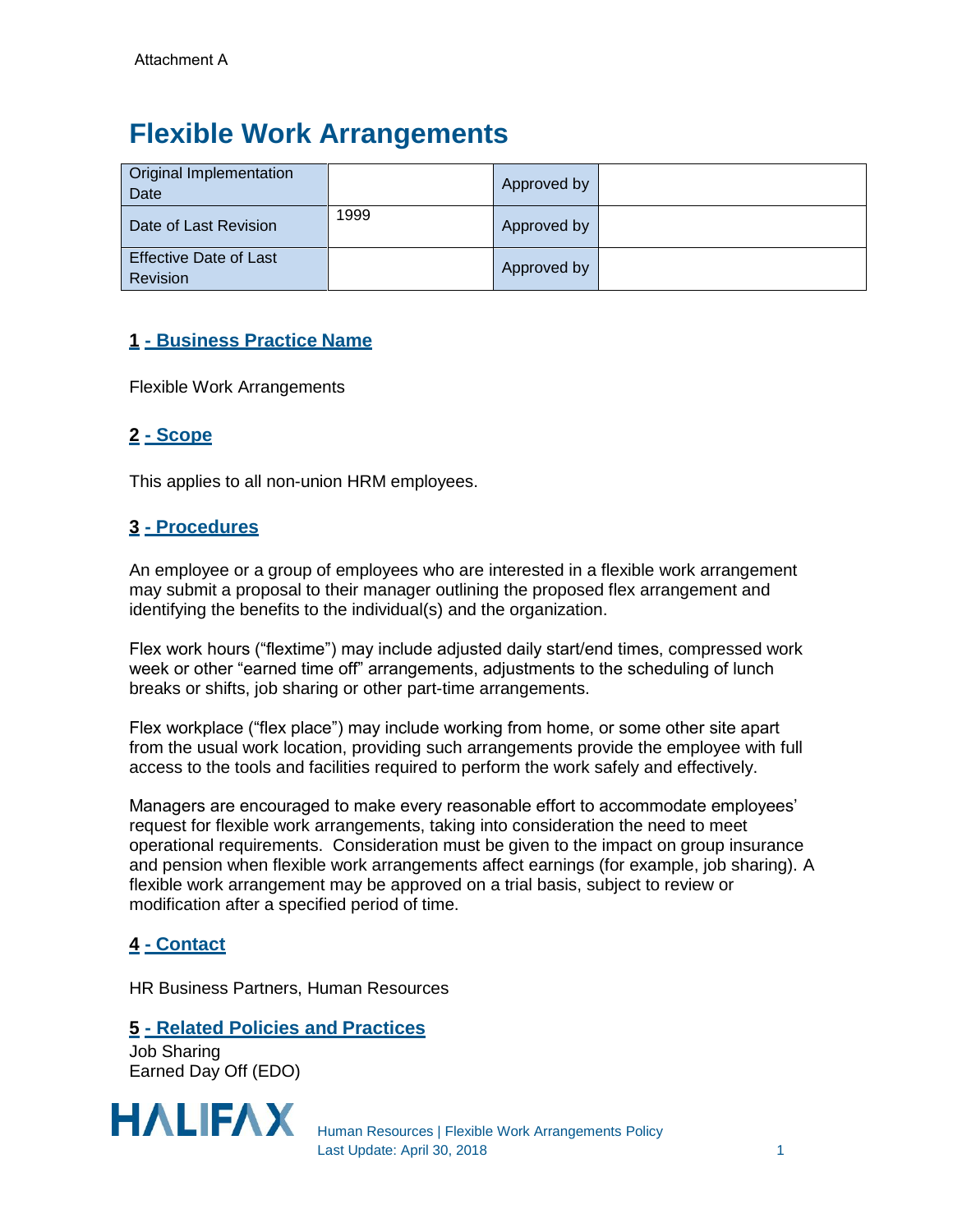# **Earned Day Off (EDO)**

| Original Implementation<br>Date                  |      | Approved by |  |
|--------------------------------------------------|------|-------------|--|
| Date of Last Revision                            | 2003 | Approved by |  |
| <b>Effective Date of Last</b><br><b>Revision</b> |      | Approved by |  |

# **1 - Business Practice Name**

Earned Day Off (EDO)

## **2 - Purpose**

Compressed Workweek/Earned Day Off (EDO) may be the flexible work arrangement employees need as part of their work and family balance management strategy. Flexible work arrangements allow employees to work their regular hours in fewer days. Many employees appreciate having a regular full day off, while still preserving full-time income.

## **3 - Scope**

This applies to all non-union HRM employees.

# **4 - Procedures**

Managers are encouraged to make every reasonable effort to accommodate employee's request to participate in the Earned Day Off (EDO) program, taking into consideration the need to meet operational requirements.

- 1) EDO's are to be taken when they are scheduled (no banking of days). Exceptions may be made under extenuating circumstances.
- 2) Staff who participate in the EDO program will be required to ensure there is sufficient cover-off of job responsibilities.
- 3) In the event of time missed, due to sick leave for example, the extra time required for the next earned day off shall be made up prior to taking the scheduled EDO.
- 4) Staff will be responsible to track their own time worked and required to maintain a record of additional time worked.